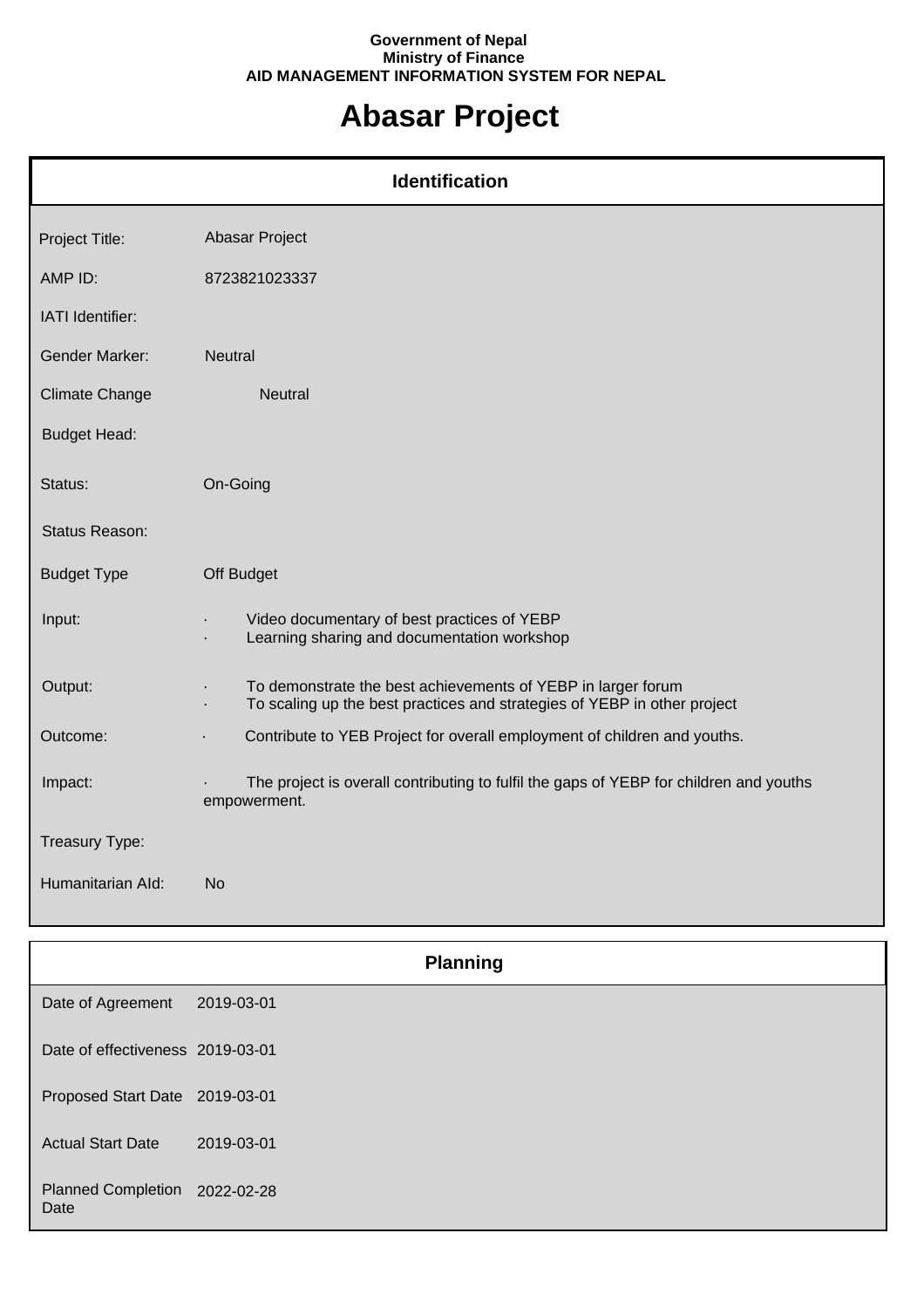| Location                            |            |
|-------------------------------------|------------|
| Location                            | Percentage |
| Mid-Western (Madhya Pashchimanchal) | 100.0%     |

| <b>National Plan</b>                                                                                                   |            |
|------------------------------------------------------------------------------------------------------------------------|------------|
| Program                                                                                                                | Percentage |
| Building, Housing and Urban Development ] [ Infrastructure Development Policy ] [ National<br>Development Plan (NDP) ] | 100.0%     |

| <b>Sector</b>                             |            |  |
|-------------------------------------------|------------|--|
| Sector                                    | Percentage |  |
| Nepal Sector Classification EDUCATION 0   | 50.0%      |  |
| Nepal Sector Classification AGRICULTURE 0 | 50.0%      |  |
| Nepal Functional Coding EDUCATION 0       | 100.0%     |  |

| <b>Implementing/Executing Agency</b>              |        |  |
|---------------------------------------------------|--------|--|
| <b>Implementing Agency</b>                        |        |  |
| Save the Children                                 | 100.0% |  |
| <b>Executing Agency</b>                           |        |  |
| Save the Children                                 | 100.0% |  |
| <b>Responsible Organization</b>                   |        |  |
| Ministry of Agriculture and Livestock Development | 50.0%  |  |
| Ministry of Education                             | 50.0%  |  |
| Donor                                             |        |  |
| Save the Children                                 | 0.0%   |  |

| <b>Funding</b>             |      |
|----------------------------|------|
| <b>UNDISBURSED BALANCE</b> | null |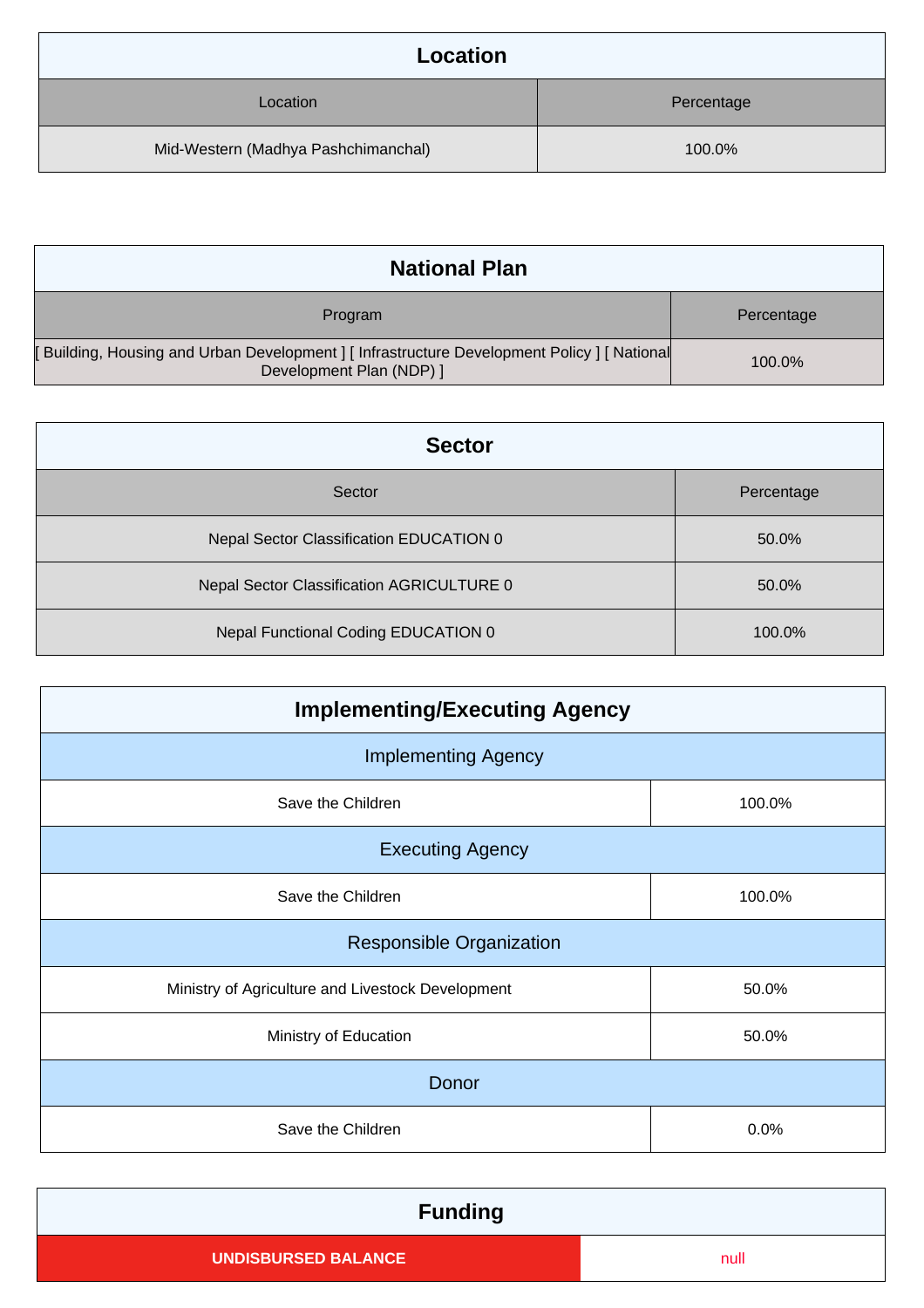| Transaction<br>Date        | Type of<br>Assistance | Mode of<br>Payment | Post Earthquake<br>Assistance | Commitment | <b>Disbursement</b> |
|----------------------------|-----------------------|--------------------|-------------------------------|------------|---------------------|
|                            |                       |                    | <b>Save the Children</b>      |            |                     |
|                            |                       |                    | <b>Actual</b>                 |            |                     |
| 5/6/2020                   | <b>Grant Aid</b>      | Cash               | No                            | 11,755     | Ю                   |
| 6/30/2020                  | <b>Grant Aid</b>      | Cash               | No                            | Ю          | 11,755              |
| 5/25/2021                  | <b>Grant Aid</b>      | Cash               | No                            | 40,915     | Ю                   |
| 6/30/2021                  | <b>Grant Aid</b>      | Cash               | No                            | 0          | 40,915              |
| 3/1/2019                   | <b>Grant Aid</b>      | Cash               | No                            | 3,164,370  | Ю                   |
| 6/30/2019                  | <b>Grant Aid</b>      | Cash               | No                            | 0          | 152,503             |
| 12/31/2019                 | <b>Grant Aid</b>      | Cash               | No                            | 0          | 699,635             |
| 6/30/2020                  | <b>Grant Aid</b>      | Cash               | No                            | 10         | 338,472             |
| 12/31/2020                 | <b>Grant Aid</b>      | Cash               | No                            | 0          | 587,702             |
| 5/25/2021                  | <b>Grant Aid</b>      | Cash               | No                            | 226,372    | 0                   |
| 6/30/2021                  | <b>Grant Aid</b>      | Cash               | No                            | 0          | 579,069             |
| <b>Total</b>               |                       |                    | 3,443,412                     | 2,410,051  |                     |
| Total (Save the Children)  |                       |                    | 3,443,412                     | 2,410,051  |                     |
| <b>UNDISBURSED BALANCE</b> |                       |                    | 1,033,361                     |            |                     |

## **Progress Achieved**

Progress Achieved:

Key Problems:

Steps Taken to Solve Problems: